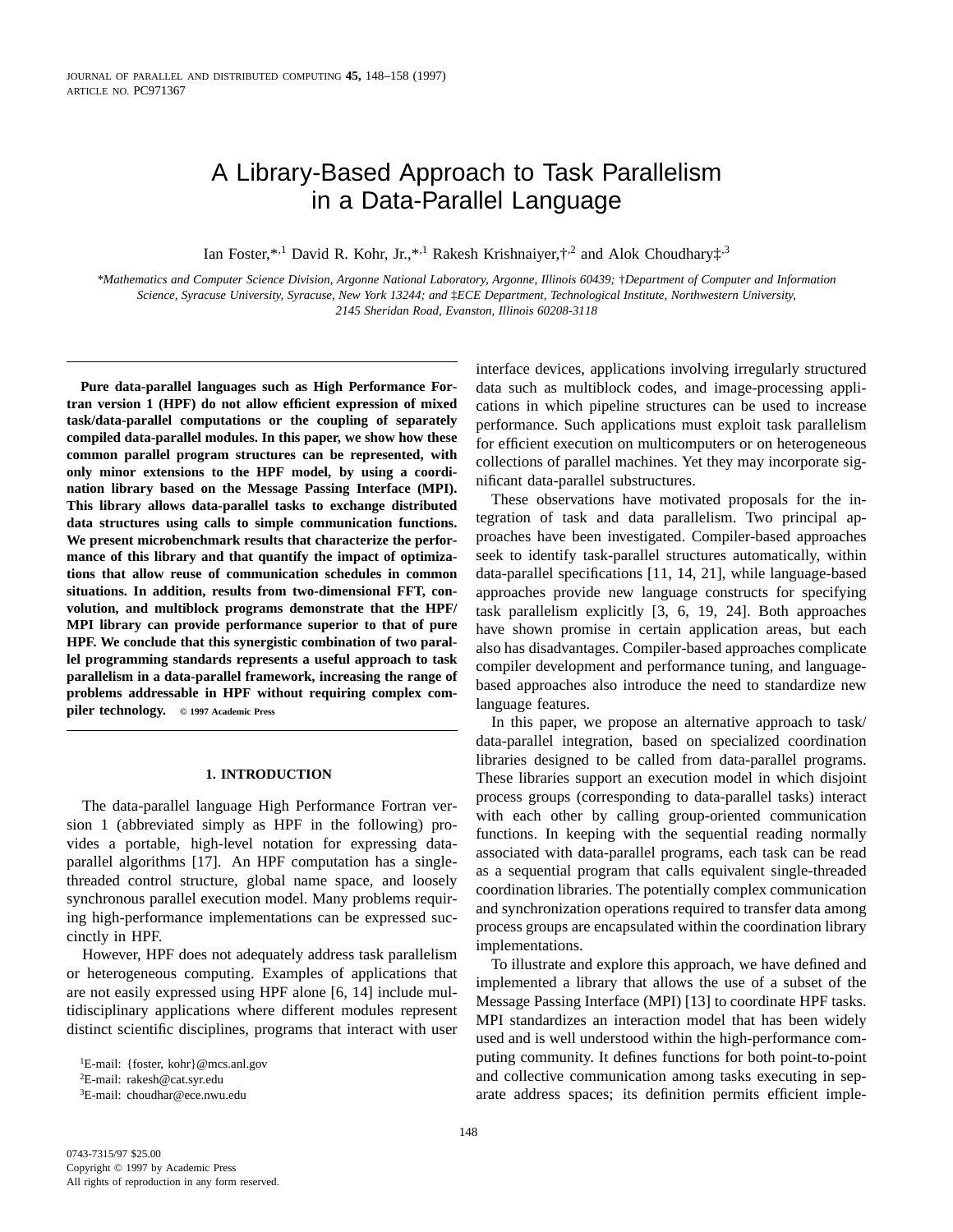mentations on both shared and distributed-memory computers [12]. Our HPF/MPI library allows these same functions to be used to communicate and synchronize among HPF tasks. This integration of two parallel programming standards allows us to incorporate useful new functionality into HPF programming environments without requiring complex new directives or compiler technology. We argue that the approach provides a conceptually economical and hence easily understood model for parallel program development and performance tuning.

In brief, the contributions of this paper are as follows:

1. The definition of a novel parallel programming model in which group-oriented communication libraries are used to coordinate the execution of process groups corresponding to data-parallel tasks.

2. The demonstration that an HPF binding for MPI allows the range of problems efficiently expressible in HPF to be extended without excessive conceptual or implementation complexity.

3. The illustration and evaluation using realistic applications of design techniques for achieving communication between data-parallel tasks, for integrating MPI library calls into HPF programs, and for exploiting information provided by MPI communication calls to improve communication performance.

A preliminary report on some of the techniques and results presented here appeared as [7]; the present paper provides a more detailed description of our techniques and introduces additional optimizations that improve performance by a factor of two or more in some situations.

The problem of parallel program coupling has been investigated by a number of other groups, although not in this standards-based fashion. Groups building multidisciplinary models frequently build specialized "couplers" responsible for transferring data from one model to another. Coupler toolkits have been proposed and built, but not widely adopted. MetaCHAOS [5] provides a more general coupling tool by defining a model in which programs can export and import distributed data structures; MetaCHAOS handles communication scheduling. These various efforts are complementary to the work reported here in that they could all benefit from the efficient communication mechanisms used in our HPF/MPI library, if the models in question were written in HPF.

In the rest of this paper, we describe the design and implementation of our HPF/MPI library, provide an example of its use, and evaluate its performance. In the implementation section, we focus on issues associated with point-to-point communication and describe techniques for determining data distribution information and for communicating distributed data structures efficiently from sender to receiver. We also show how specialized MPI communication functions can be used to trigger optimizations that improve performance in typical communication structures. We use microbenchmark experiments to quantify the costs associated with our techniques and the benefits of our optimizations. We also present results from multiblock and two-dimensional fast Fourier transform (FFT) and convolution codes that demonstrate that HPF/MPI can indeed offer performance advantages relative to pure HPF.

# **2. DATA AND TASK PARALLELISM**

We motivate our approach to the integration of task and data parallelism by discussing data parallelism and HPF and then reviewing approaches to the extension of the data-parallel model.

# *2.1. Data Parallelism and HPF*

Data-parallel languages allow programmers to exploit the concurrency that derives from the application of the same operation to all or most elements of large data structures [15]. Data-parallel languages have significant advantages relative to the lower level mechanisms that might otherwise be used to develop parallel programs. Programs are deterministic and have a sequential reading. This simplifies development and allows reuse of existing program development methodologies—and, with some modification, tools. In addition, programmers need not specify how data are moved between processors. On the other hand, the high level of specification introduces significant challenges for compilers, which must be able to translate dataparallel specifications into efficient programs [1, 16, 22, 27].

High Performance Fortran [17] is perhaps the best-known data-parallel language. HPF exploits the data parallelism resulting from concurrent operations on arrays. These operations may be specified either explicitly by using parallel constructs (e.g., array expressions and FORALL) or implicitly by using traditional DO loops.

HPF addresses the problem of efficient implementation by providing directives that programmers can use to guide the parallelization process. In particular, distribution directives specify how data are to be mapped to processors. An HPF compiler normally generates a single-program, multiple-data (SPMD) parallel program by applying the *owner computes rule* to partition the operations performed by the program; the processor that "owns" a variable is responsible for updating its value [1, 22, 27]. The compiler also introduces communication operations when local computation requires remote data. An attractive feature of this implementation strategy is that the mapping from user program to executable code is fairly straightforward. Hence, programmers can understand how changes in program text affect performance.

We use a two-dimensional fast Fourier transform (2-D FFT) to illustrate the application of HPF. The HPF implementation presented in Fig. 1 calls the subroutine rowfft to apply a one-dimensional (1-D) FFT to each row of the 2-D array A, and then transposes the array and calls rowfft again to apply a 1-D FFT to each column. The 1-D FFTs performed within rowfft are independent of each other and can proceed in parallel. The PROCESSORS directive indicates that the program is to run on eight virtual processors; the DISTRIBUTE directive indicates that A is distributed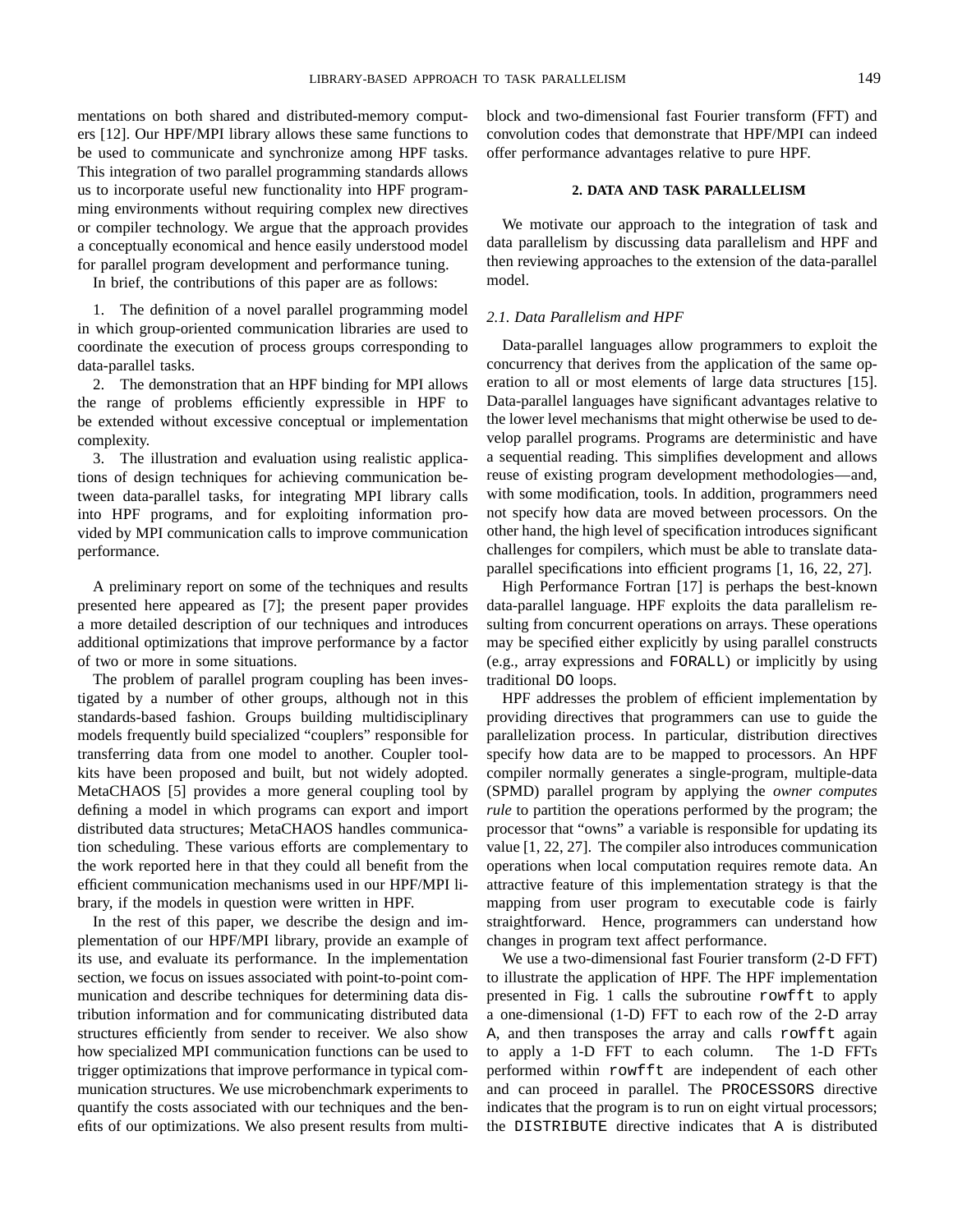|  | ! $HPF$$ processors $pr(8)$   |   |  |
|--|-------------------------------|---|--|
|  | complex $A(8, 8)$             |   |  |
|  | !HPF\$ distribute A(BLOCK, *) | А |  |
|  | do $i = 1, 100$               |   |  |
|  | call read(A)                  |   |  |
|  | call rowfft(8, A)             |   |  |
|  | $A =$ transpose (A)           |   |  |
|  | call rowfft(8, A)             |   |  |
|  | call write (A)                |   |  |
|  | đ٥                            |   |  |

**FIG. 1.** An HPF implementation of a 2-D FFT, in this case configured to use eight processors and to operate on an array of size  $8 \times 8$ . Shading indicates the elements of the array A that are mapped to processor 0.

by row. This distribution allows the rowfft routine to proceed without communication. However, the transposition A=transpose(A) involves all-to-all communication.

## *2.2. Task Parallelism*

Certain important program structures and application classes are not directly expressible in HPF [6, 14]. For example, both real-time monitoring and computational steering require that programmers connect a data-parallel simulation code to another sequential or parallel program that handles I/O. The simulation task periodically sends arrays to the I/O task, which processes them in some way (e.g., displays them) and perhaps also passes control information back to the simulation.

As a second example, we consider the 2-D FFT once again. Assume an array of size  $N \times N$  and *P* processors. Because the computation associated with the FFT scales as  $N^2 \log N$  while the communication due to the transpose scales only as max  $(N^2, P^2)$ , the data-parallel algorithm described in Section 2.1 is efficient when *N* is much larger than *P*. However, signalprocessing systems must often process quickly a stream of arrays of relatively small size. (The array size corresponds to the sensor resolution and might be  $256 \times 256$  or less.) In these situations, an alternative pipelined algorithm is often more efficient [4, 14]. The alternative algorithm partitions the FFT computation among the processors such that *P*/2 processors perform the read and the first set of 1-D FFTs, while the other *P*/2 perform the second set of 1-D FFTs and the write. At each step, intermediate results are communicated from the first to the second set of processors. These intermediate results must be transposed on the way; since each processor set has size  $P/2$ ,  $P^2/4$  messages are required. In contrast, the dataparallel algorithm's all-to-all communication involves *P*(*P* − 1) messages, communicated by *P* processors: roughly twice as many per processor.

These two examples show how both modularity and performance concerns can motivate us to structure programs as collections of data-parallel tasks. How are such task/data-parallel computations to be represented in a data-parallel language such as HPF? Two principal approaches have been proposed: implicit approaches based on compiler technology and explicit approaches based on language extensions or programming environments for task coordination.

*Compiler-based approaches.* Advocates of implicit, compiler-based approaches seek to develop more sophisticated compilers capable of extracting task-parallel algorithms from data-parallel specifications. Frequently, they will use new directives to trigger the application of specific transformations. This general approach has been used to exploit pipeline [14] and functional parallelism [21], for example. (A variant of the former approach has been incorporated in HPF version 2, but is not yet supported in commercial compilers.)

Implicit, compiler-based approaches maintain a deterministic, sequential reading for programs. However, these approaches also tend to increase the complexity of the mapping from user program to executable code. This increased complexity can be a disadvantage for both programmers and compiler writers. For programmers, it becomes more difficult to understand how changes in program source affect achieved performance, and hence more difficult to write efficient programs. For compiler writers, it becomes more difficult to build compilers that generate efficient code, particularly because optimization techniques for different constructs and situations tend to interact in complex ways.

*Language-based approaches.* Advocates of explicit, language-based approaches propose new language constructs that allow programmers to specify the creation and coordination of tasks explicitly. The basic concept is that of a coordination language [2, 9], except that because the tasks are themselves dataparallel programs, we obtain a hierarchical execution model in which task-parallel computation structures orchestrate the execution of multiple data-parallel tasks.

Language-based approaches have been proposed that use a graphical notation [3], channels [6], remote procedure calls [19], and a simple pipeline notation [24] to connect dataparallel computations. Promising results have been obtained. Nevertheless, there is as yet no consensus on which language constructs are best. Since successful adoption depends on consensus and then standardization, language-based approaches clearly are not a near-term solution.

## **3. AN HPF BINDING FOR MPI**

Explicit task-parallel coordination libraries represent an alternative approach to the integration of task and data parallelism that avoids the difficulties associated with compilerbased and language-based techniques. We use the example of an HPF binding for MPI to illustrate the approach and to explore practical issues associated with its implementation.

MPI provides a set of functions, data types, and protocols for exchanging data among and otherwise coordinating the execution of multiple tasks; a "binding" defines the syntax used for MPI functions and data types in a particular language. Previous MPI implementations have supported bindings only for the sequential languages C and Fortran 77 [12]. However, there is no reason why MPI functions may not also be used for communication among data-parallel tasks. Our HPF binding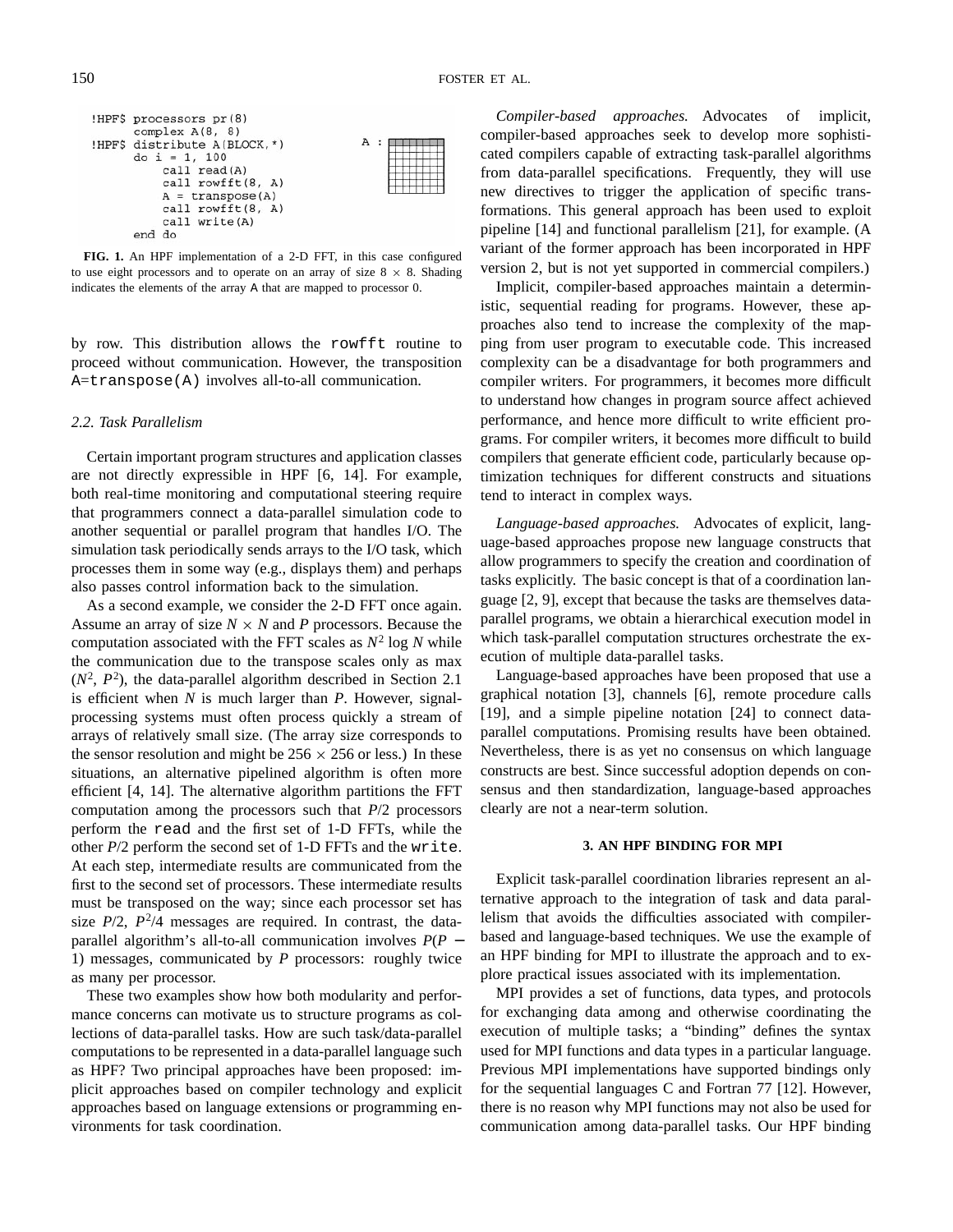for MPI makes this possible. It is intended to be used as follows:

• A programmer initiating a computation requests (using some implementation-dependent mechanism) that a certain number of tasks be created; each task executes a specified HPF program on a specified number of processors.

• Tasks can call MPI functions to exchange data with other tasks, using either point-to-point or collective communication operations. In point-to-point communications, a sender and a receiver cooperate to transfer data from sender to receiver; in collective communications, multiple tasks cooperate—for example, to perform a reduction.

When reading HPF/MPI programs, HPF directives can be ignored, and code understood as if it implements a set of sequential tasks that communicate using MPI functions. The source and destination arguments that appear in MPI calls denote IDs of the corresponding tasks involved in HPF/MPI.

Figure 2 uses HPF/MPI to implement the pipelined 2-D FFT algorithm described in Section 2.2. Task 0 calls rowfft to apply a 1-D FFT to each row of the array A  $(8 \times 8)$ complex numbers, distributed by row) and then calls the MPI function MPI\_Send to send the contents of A to task 1. Task 1 implements the transpose by using MPI\_Recv to receive this data from task 0 into an array B, distributed by column, and then calls a subroutine colfft to apply a 1-D FFT to each column. The value 99 is a message tag.

A comparison with Fig. 1 shows that the HPF/MPI version is not significantly more complex. In essence, we have replaced the transpose in the HPF program with two subroutine calls. Notice that these calls specify only the logical transfer of data from one data-parallel task to another: the potentially complex communication operations required to achieve this transfer are encapsulated within the HPF/MPI library. This example



**FIG. 2.** HPF/MPI implementation of a task/data-parallel pipelined 2-D FFT configured as two tasks, each on four processors and operating on arrays of size  $8 \times 8$ . Shading indicates array elements mapped to processor 0 in task 0 and in task 1. Note that the arrays A and B are mapped to disjoint sets of processors.

illustrates how a coordination library can gain leverage from a data parallel language's high-level support for the management of distributed data structures and associated index translation operations, while providing an explicit, easily understood notation for specifying task-parallel computations. In more complex situations—such as multiblock codes—an HPF/MPI formulation can actually be more succinct than a pure HPF version.

## **4. IMPLEMENTATION**

A number of factors influenced the design of our prototype implementation of HPF/MPI. For example, we wanted our library to be portable among different hardware platforms, and to be able to operate with different HPF compilation systems. At the same time, we wanted typical HPF/MPI applications to achieve good performance with only modest effort by the programmer.

# *4.1. Design Overview*

We now describe the techniques that we have developed to address these requirements. For brevity, we examine only the case of point-to-point operations on distributed-memory multicomputers; elsewhere we discuss techniques for implementing other operations [8]. Figure 3 illustrates the basic processing steps performed by our library for a single point-to-point transfer. The actions taken by senders and receivers are symmetrical, so it suffices to examine just the processing steps of a send operation. These seven steps are as follows:

1. *Distribution inquiry*. Standard HPF inquiry intrinsics such as HPF\_DISTRIBUTION are called to determine the distribution of the array being sent.

2. *Extrinsic call*. The portion of the library that is written in HPF calls a coordination library function that is written in C and declared as *extrinsic* (foreign) to HPF. This causes the execution model of each processor in the task to change from data-parallel (globally single-threaded) to SPMD (separate



**FIG. 3.** The steps executed during an HPF/MPI point-to-point transfer. The thick boxes distinguish the steps that require communication. The sending and receiving sides differ only in the fifth and sixth steps.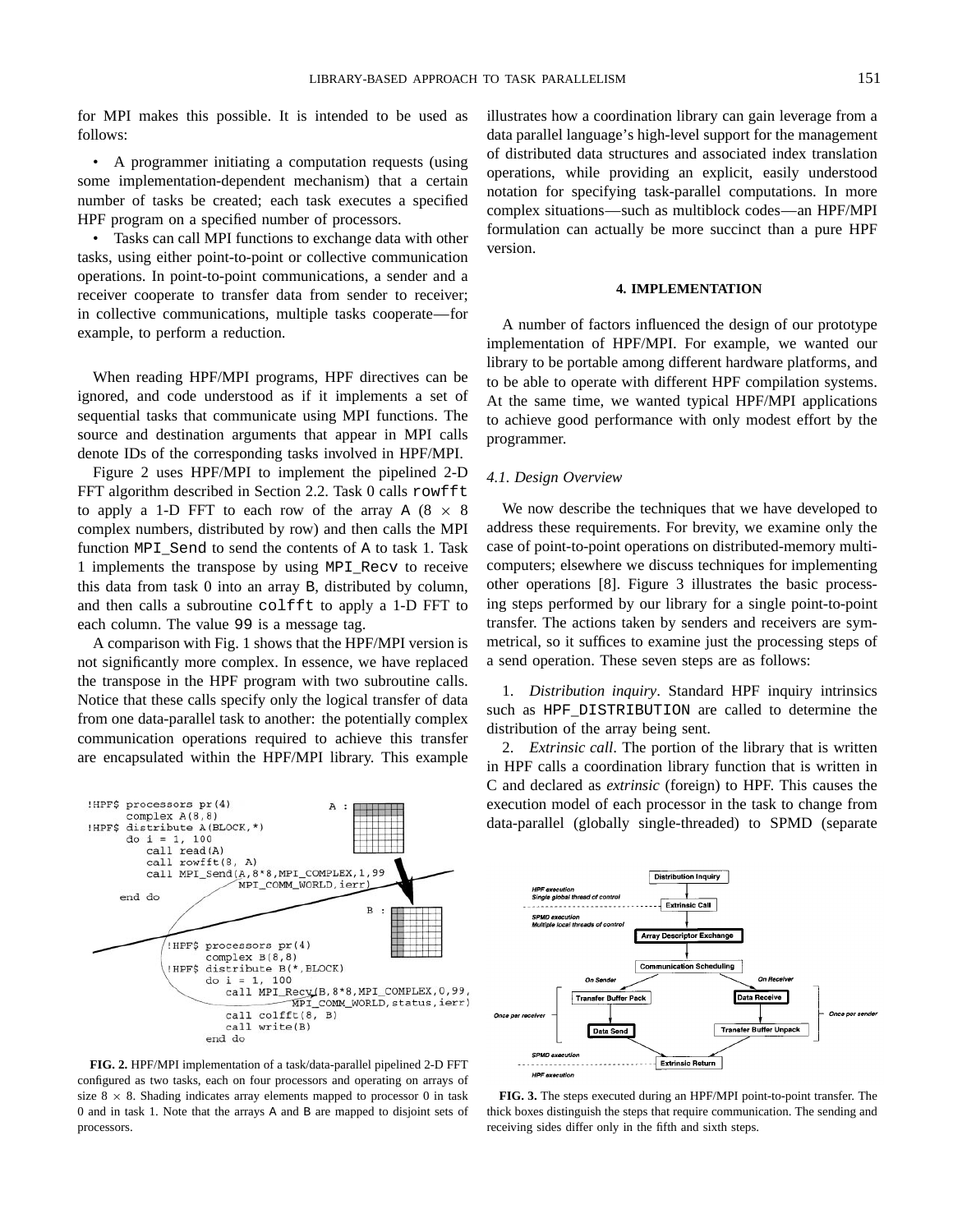threads of control on each processor, as in HPF's *local* mode of execution [17]).

3. *Array descriptor exchange*. Sending processors exchange distribution information with receiving processors about the source and destination arrays. After Step 1, all senders have distribution descriptors for the source array and all receivers have descriptors for the destination. We exploit this fact to avoid expensive broadcast operations and instead perform pairwise exchanges between individual senders and receivers.

4. *Communication scheduling*. Sending processors use the distribution information obtained in Step 3 to compute *communication schedules*, that is, the subsections of the source array that should be sent to each receiving processor.

5. *Transfer buffer pack*. Using the communication schedule computed in Step 4, we pack the array elements required by a particular receiver into a contiguous communication buffer.

6. *Data send*. The contents of the buffer packed in Step 5 are sent to the corresponding receiver.

7. *Extrinsic return*. By returning from the extrinsic function called in Step 2, the execution model of each processor reverts to data-parallel, so that execution of the HPF program may resume.

Steps 5 and 6 are repeated once for each processor to which data must be sent. The order in which each sender transfers array subsections to each receiver is chosen so as to maximize parallelism among the individual transfers; a detailed description of this ordering appears in [18].

#### *4.2. Implementation Details*

Based on the above design, we have implemented a prototype HPF/MPI library that supports a subset of MPI's point-topoint communication functions. This prototype operates with the commercial HPF compiler pghpf (version 2.0), developed by the Portland Group, Inc. [25]. Because of our desire for portability, we defined a run-time initialization interface between pghpf and HPF/MPI that minimizes the dependence of HPF/MPI upon the internals of the HPF runtime system. The interface establishes separate MPI communicators for each HPF task and for HPF/MPI, so that the communications of the HPF tasks and HPF/MPI cannot interfere with one another. We believe that this interface will work also with other HPF compilation systems that use MPI for communications.

In some circumstances, it is desirable to reduce the total volume of communicated data by sending only a portion of an array, rather than an entire array. HPF permits programmers to denote portions of arrays using array section notation. Our implementation of HPF/MPI accepts array sections as the source or destination of a point-to-point operation. As an example, the following call sends just the first row of the source array A:

$$
\begin{array}{lcl} \texttt{call MPI\_Send(A(1, :), N, MPI_FLOAT,} \\ & 1, 99, MPI_COMM_WORLD) \end{array}
$$

While developing HPF/MPI, we encountered design choices in which one must make tradeoffs between portability and performance. The tradeoffs center around whether HPF/MPI accesses distributed arrays using the portable extrinsic call mechanism, which copies arrays between the nonportable layout of a particular HPF compiler and the portable, contiguous layout used by C and Fortran 77. A system that does not use extrinsic calls, and instead accesses arrays directly in HPF's internal representation, saves data copying at the cost of portability. We have implemented two different versions of HPF/ MPI, one called "non-DIRECT" which uses extrinsic calls, and another ("DIRECT") which avoids extrinsic calls by directly accessing arrays. In the next section we quantify the overhead of using the extrinsic call mechanism.

Communication schedules are generated in Step 4 using algorithms based on the FALLS (FAmiLy of Line Segments) distributed array representation of Ramaswamy and Banerjee [20]. These algorithms compute the minimal sets of array elements that must be transferred from sending to receiving processors. The algorithms rely on modulo arithmetic and are highly efficient: for typical redistributions, their running time is proportional to the number of participating processors. As we shall see in the next section, schedule computation never constitutes more than a small fraction of total transfer time.

MPI provides programmers with facilities for optimizing communication between processors. Many of these facilities are useful in the context of intertask communication also. For example, the functions MPI\_Send\_init and MPI\_Recv\_init define what are called *persistent requests* for point-to-point operations; once defined, a request can be executed repeatedly using MPI\_Start. As illustrated in Fig. 4, MPI programmers can use these functions to indicate that the same data transfer will be performed many times. Our HPF/MPI implementation of these calls computes a communication schedule just once, when the request is defined. Subsequent calls to MPI\_Start reuse the schedule, so that costs associated with Steps 1, 3, and 4 can be amortized over many transfers. In [8] we discuss how other MPI optimization features could be incorporated into HPF/MPI.

```
!HPF$ processors pr(4)
      complex A(8, 8)integer request
!HPF$ distribute A(BLOCK,*)
      call MPI_Send_init(A, 8*8, MPI_COMPLEX, 1, 99,
                          MPI_COMM_WORLD, request, ierr)
      do i = 1, 100
         call read(A)
         call rowfft(8, A)
         call MPI_Start(request,ierr)
      end do
```
**FIG. 4.** An alternative HPF/MPI formulation of the sending side of the pipelined 2-D FFT, in which MPI\_Send\_init is used to define a persistent request that is then executed repeatedly by MPI\_Start.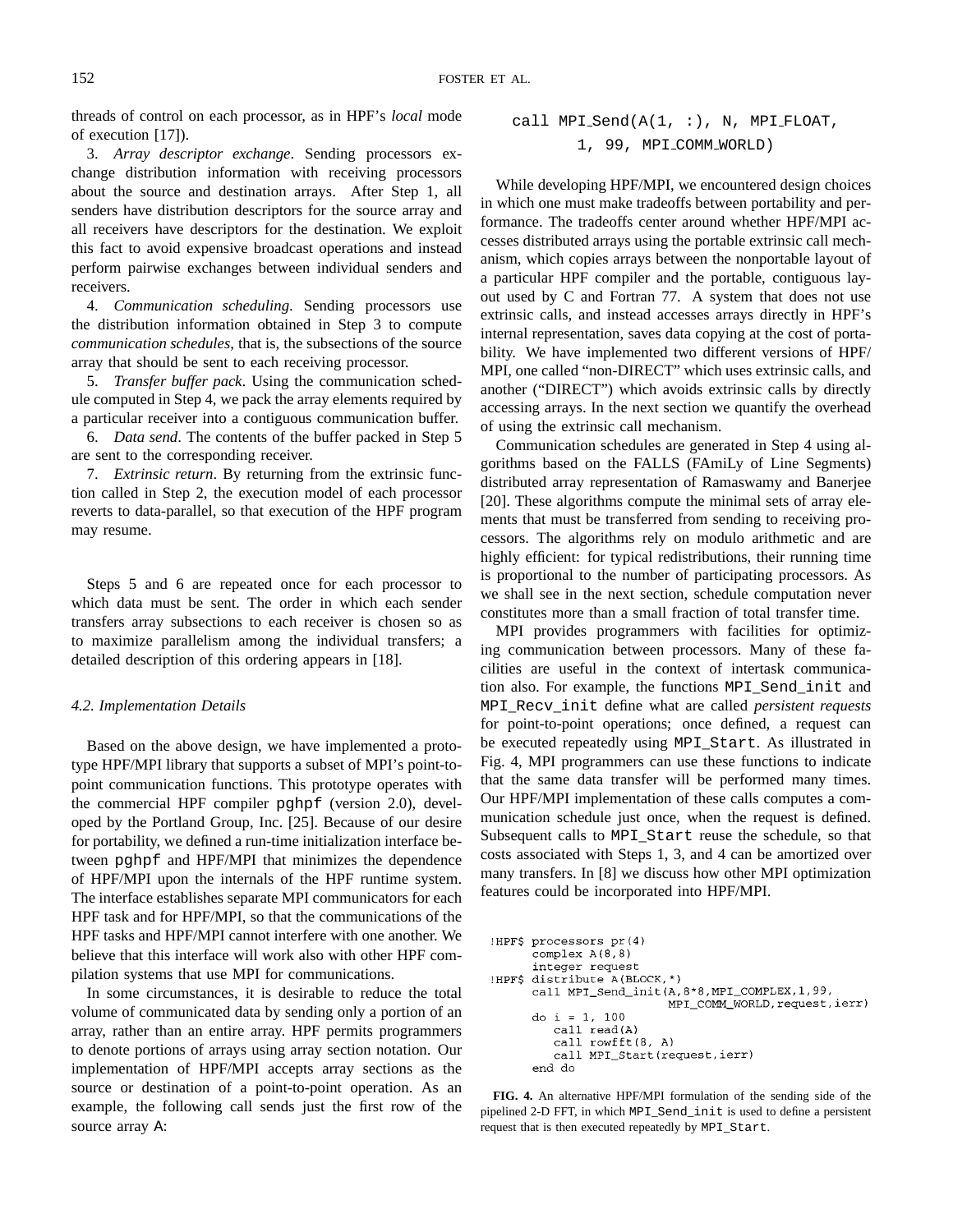```
!HPF$ processors pr(P)
      real From(N,N), To(N,N)
!HPF$ distribute From(BLOCK,*), To(*,BLOCK)
      call MPI_Init(ierr)
      call MPI_Comm_Rank(MPI_COMM_WORLD, myid, ierr)
      if (myid .eq. 0) then
         do i = 1, 100call MPI_Send(From, N*N, MPI_REAL, 1, 99,
                           MPI_COMM_WORLD, ierr)
            call MPI_Recv(To, N*N, MPI_REAL, 1, 99,
                           MPI_COMM_WORLD, status, ierr)
         end do
      else
         do i = 1, 100
            call MPI_Recv(To, N*N, MPI_REAL, 0, 99,
                           MPI_COMM_WORLD, status, ierr)
            call MPI_Send(From, N*N, MPI_REAL, 0, 99,
                           MPI_COMM_WORLD, ierr)
         end do
      endif
      call MPI_Finalize(ierr)
      end
```
**FIG. 5.** The microbenchmark used to quantify HPF/MPI communication costs. This program is intended to execute as two tasks. MPI\_Init and MPI\_Finalize set up and shut down the MPI library, respectively, while MPI\_Comm\_rank returns the rank of the calling task (0 or 1 in this case).

## **5. PERFORMANCE STUDIES**

We use a simple microbenchmark to quantify the costs associated with the implementation scheme just described. This "ping-pong" program, presented in Fig. 5, repeatedly exchanges a 2-D array of fixed size between two tasks. The array is distributed (BLOCK,  $\star$ ) in the sender and ( $\star$ , BLOCK) in the receiver, which induces a worst-case communication pattern in which all senders must communicate with all receivers.

We run the benchmark using tasks of varying size exchanging both small (4 KB) and large (4 MB) arrays. This allows us to determine how the cost components of transfer operations vary with task and array size. We measure three different versions of the benchmark: one that uses neither persistent operations nor direct access to HPF arrays ("Nonpersistent/ Nondirect"), one that uses persistent operations but not direct access ("Persistent/Nondirect"), and one that uses both persistent operations and direct access ("Persistent/Direct"). By comparing these different versions, we can gauge the effectiveness of the persistent operation optimization and the cost of the extrinsic call mechanism.

All experiments are performed on the Argonne IBM SP2, which contains 128 Power 1 processors connected by an SP2 multistage crossbar switch. We record the maximum execution time across all processors. As the underlying sequential communication library we use the portable MPICH implementation of MPI.

#### *5.1. Description of Results*

The plots of Fig. 6 show the resulting measurements. Each vertical bar represents the one-way transfer time obtained from one experiment, and the shaded regions within each bar represent the fraction of time spent in the processing steps described in the previous section. For brevity, we have combined into one shaded region the times for corresponding steps in the sender and receiver. In addition, pack and unpack are combined as Message Assembly, and send and receive are labeled Data Transfer. We have also merged Extrinsic Return into Extrinsic Call.

In studying these results, we first note that for small problem sizes (*N*), the total cost increases with the number of processors (*P*), while for large *N*, total time decreases with *P*. These results are to be expected: for small *N*, the dominant contributor to total communication cost is the message startup time, or latency, which increases with *P*; for large *N*, the dominant contributor is the message transfer time, which is proportional to message length and therefore decreases with *P*.

# *5.2. Processing Step Costs*

We now analyze the costs related to each of the processing steps. Steps 1, 3, and 4 are associated with determining how to perform a communication, and their costs are amortized over repeated transfers if persistent communications are used. These three cost components are shown uppermost in each bar, which in most cases allows us to distinguish the costs for nonpersistent and persistent communication. By comparing the Nonpersistent/Nondirect cases with the Persistent/Nondirect cases, we see that for small messages, using persistent operations results in a savings of up to 40% of the total time. The savings for large messages is negligible, because per-byte transfer costs dominate the total time.

We note that the time for Step 3 (Array Descriptor Exchange) includes synchronization delays resulting from extra processing performed at receiving processors in other steps, such as communication and buffer unpacking at the end of the receive. Hence the high Step 3 times for large *N* and small *P* in the Nonpersistent/Nondirect case are an artifact of the experimental protocol, not a sign of inefficiency in the implementation of descriptor exchange. A similar synchronization effect causes increased times for Data Transfer in the two persistent cases.

Step 2 (Extrinsic Call) represents the costs associated with the extrinsic call mechanism. This component represents a fixed cost for multiple subroutine calls, plus a per-byte overhead for copying array data between HPF's memory layout and a contiguous layout. For  $P = 1$  and an array of size 4 KB, Step 2 costs about 350  $\mu$ s; for  $P = 1$  and a 4 MB array, the cost is about 36 ms. These data suggest a fixed cost of roughly 300  $\mu$ s and an incremental cost of about 0.0086  $\mu$ s/byte (116 MB/s copy bandwidth). Because the source array in the ping-pong benchmark is an input argument to the send operation, and is not changed between sends, pghpf optimizes the extrinsic call by performing a copy during the extrinsic call of just the first send operation. In contrast, a copy must be performed during the extrinsic return step of each receive operation. Therefore the per-byte costs of Extrinsic Call in Fig. 6 reflect copying only on the receiving side.

By comparing the Persistent/Nondirect and Persistent/Direct cases, we can evaluate the benefit of avoiding the extrinsic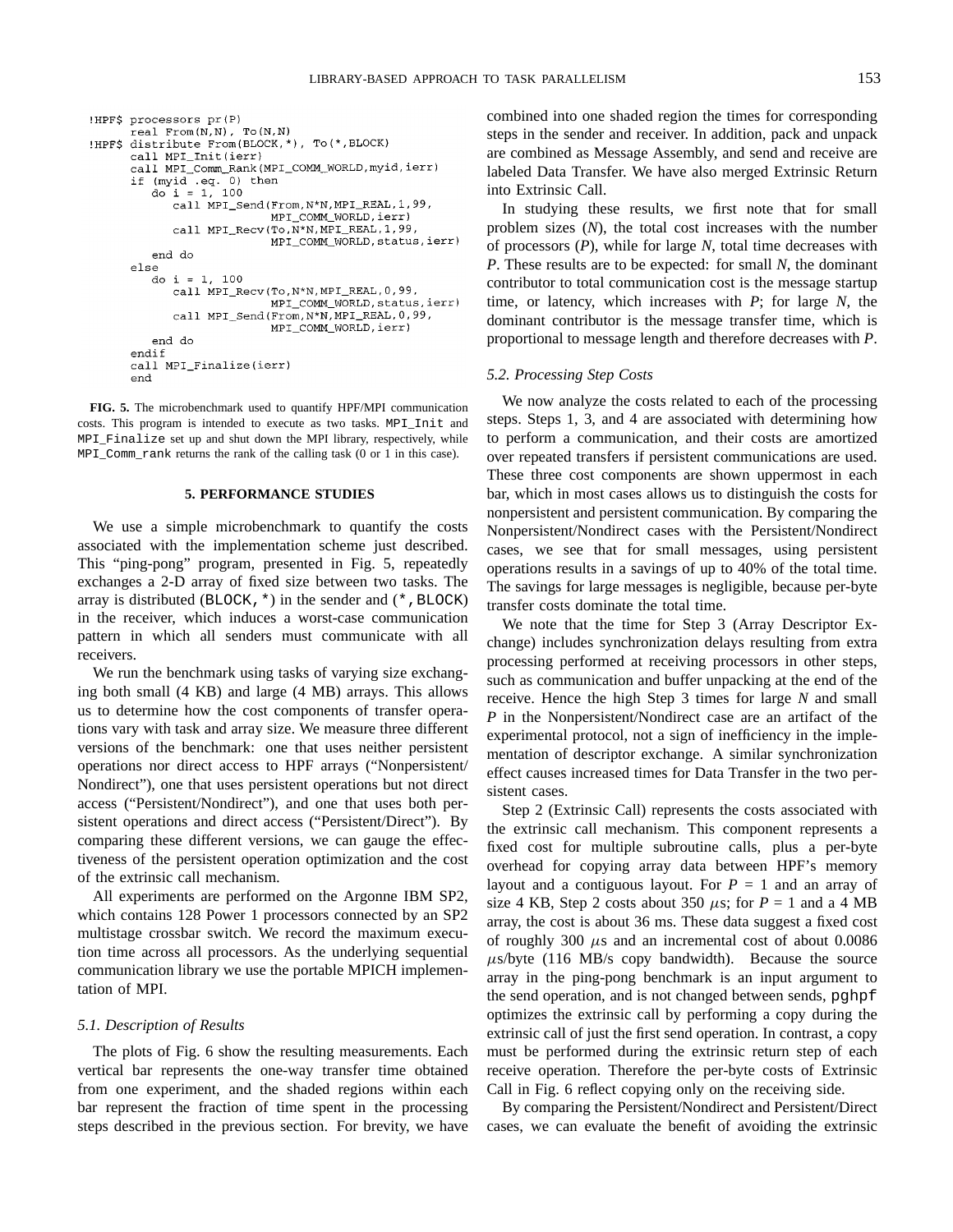

**FIG. 6.** Time required for a one-way HPF/MPI point-to-point communication on an IBM SP2, for various array sizes, task sizes, and implementation versions.



**FIG. 7.** Execution time per input array for HPF and HPF/MPI implementations of the 2-D FFT application, as a function of the number of processors. Results are given for different problem sizes.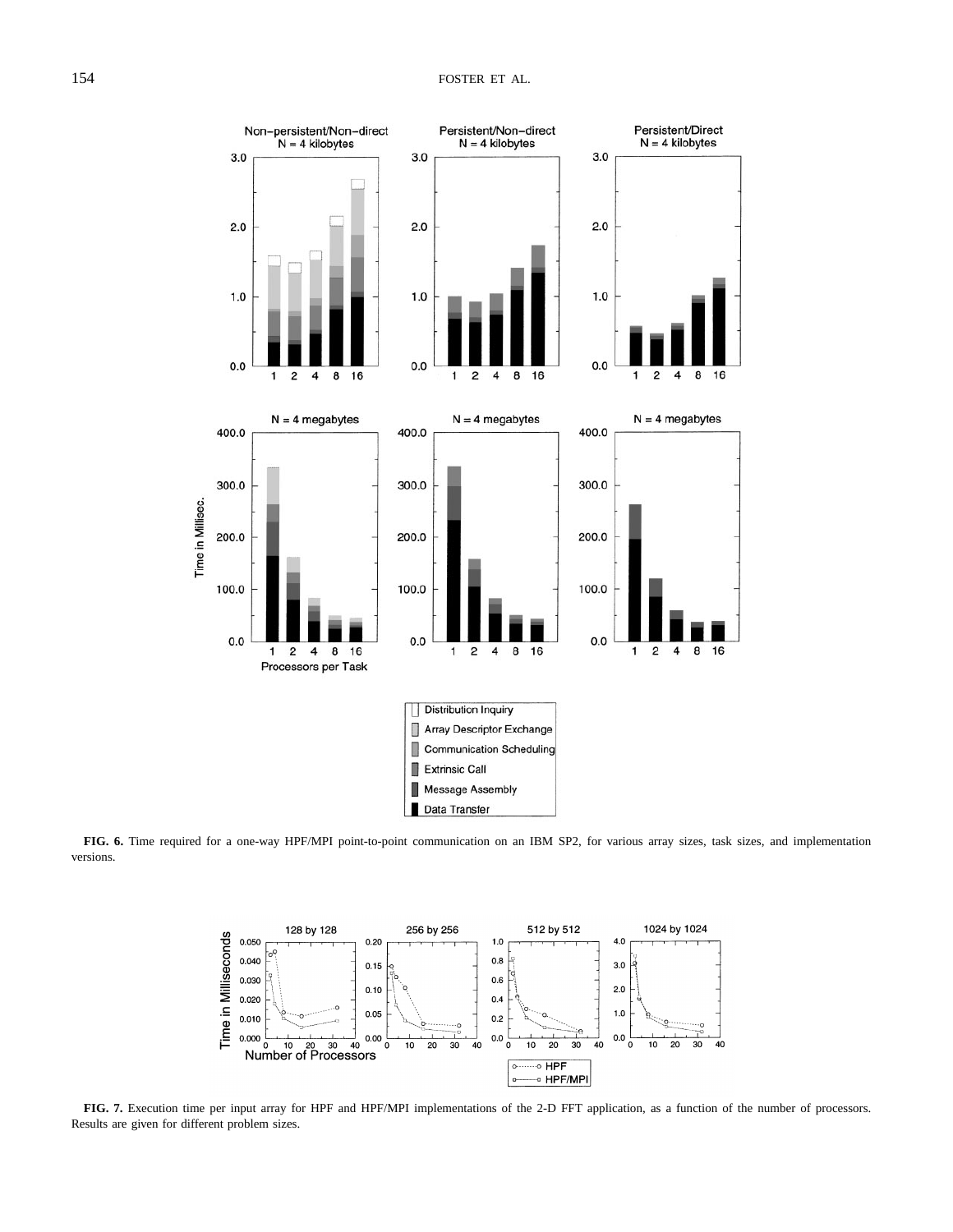

**FIG. 8.** Speedup obtained for HPF and HPF/MPI implementations of the 2-D FFT application, as a function of the number of processors.

call mechanism. For small arrays, elimination of the fixed extrinsic call costs improves performance by up to 30%. For large arrays, elimination of the copying performed during an extrinsic call provides improvements of up to 20%.

Step 5 (buffer pack/unpack) corresponds to the costs of assembling messages from potentially noncontiguous locations before transmission, and disassembling them upon reception. Our implementation performs this assembly and disassembly explicitly in all cases; optimized implementations might be able to avoid this extra copying for some distributions on some platforms. For large messages the pack/unpack steps execute at a rate of about 64 MB/s. As we would expect, this is about half the rate achieved for the Extrinsic Call step, which performs copying in the receiver but not the sender.

The final cost component is the actual communication (the Data Transfer shaded region). Since our transfer strategy permits senders to perform their transfers to receivers in parallel, we expect that the execution time of intertask transfers is governed by  $Pt_s + (N/P)t_b$ , where  $t_s$  is the per-message startup cost, *N* is the amount of data in the array (in bytes), and  $t<sub>b</sub>$  is the per-byte data transfer time. The experimental data fit this simple model reasonably well. A more detailed model and more extensive analysis appear in [18].

## *5.3. Performance Summary*

For large arrays, HPF/MPI achieves a bandwidth of about 12 MB/s in the two nondirect cases, and up to about 17 MB/s in the Persistent/Direct case. The underlying MPICH library can transfer data at a maximum rate of about 30 MB/s on the SP. Hence HPF/MPI achieves roughly half the bandwidth available on this platform. The data transfer rate for large arrays during the Data Transfer step is about 25 MB/s per sender–receiver processor pair, which indicates that transfers are proceeding in parallel at close to the maximum rate. The degradation in overall bandwidth in HPF/MPI compared to MPICH is due chiefly to the extra copying in the extrinsic call and buffer pack/unpack steps.

In summary, the microbenchmark results show that the persistent communication optimization provides significant benefits when transferring small arrays; that our HPF/MPI implementation achieves reasonable performance for small arrays when the persistent communication optimization is applied, and for large arrays in all cases; and that a considerable performance improvement is realized by directly manipulating arrays stored in HPF's internal representation.

### **6. APPLICATIONS**

We also studied the performance of HPF/MPI implementations of application kernel benchmarks like 2-D FFT, 2-D convolution, and multiblock codes, comparing each with an equivalent pure HPF program. In each case, we employ the persistent communication optimization when transferring data between tasks. Our results demonstrate that in most instances the HPF/MPI library achieves performance superior to that of pure HPF.

# *6.1. 2-D FFT*

The HPF/MPI and HPF implementations are based on the codes given in Figs. 2 and 1, respectively. For our experiments, we replace the read call in the 2-D FFT with a statement that initializes array A, and eliminate the write call entirely. The code was tuned for good cache performance with an experimentally-determined blocking parameter. The HPF/MPI code is executed as a pipeline of two tasks, with an equal number of processors assigned to each task. Figure 7 presents our results, which are performed for a number of images large enough to render pipeline startup and shutdown costs insignificant. The execution times shown are the average per image. The speedup obtained over a sequential version of the code is shown in Fig. 8. The performance of the HPF/MPI version is generally better. In particular, for a fixed image size, HPF/MPI provides an increasing improvement in speedup as *P* increases.



**FIG. 9.** Convolution algorithm structure. Two image streams are passed through forward FFTs and then to a pointwise matrix multiplication (MM) and inverse FFT.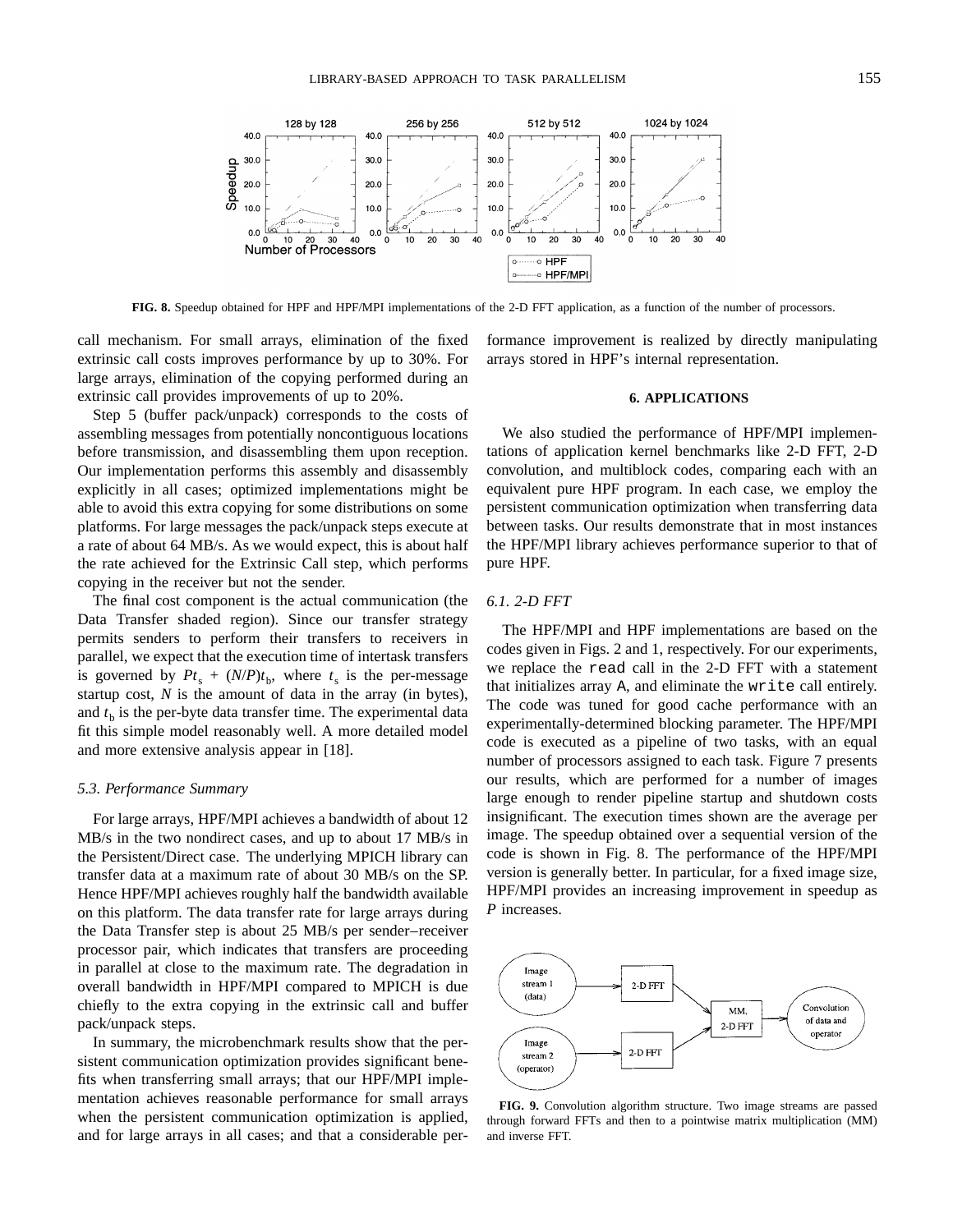

**FIG. 10.** Execution time per input array for HPF and HPF/MPI implementations of convolution, as a function of the number of processors. Results are given for different problem sizes.

#### *6.2. 2-D Convolution*

Convolution is a standard technique used to extract feature information from images [4, 23]. Images, represented as arrays of size  $N \times N$ , are input in pairs on two streams, and convolution generates a single output stream of images of the same size. A single convolution operation involves transformation of the two input arrays using independent 2- D FFTs, a pointwise multiplication of the two transformed arrays, and the application of an inverse 2-D FFT on the resulting array to generate an output image (Fig. 9). A data-parallel convolution algorithm performs these steps in sequence for each pair of input images, while a pipelined algorithm can execute each rectangular block in Fig. 9 as a separate module. As in the 2-D FFT, this pipeline structure can improve performance by reducing the number of messages. Moreover, each module involves two 1-D FFTs, which are further pipelined as explained in the previous section.

The HPF/MPI code consists of six tasks (a column task and a row task for each of the three modules), each of size *P*/6, where *P* is the total number of processors available for each experiment. The values of *P* were chosen to provide 1, 2, or 4 processors per task for the HPF/MPI version. Figure 10 shows our results. The graph compares the average of the total elapsed time between HPF and HPF/MPI for performing 2-D convolution on one data set. Once again, we see that the HPF/MPI version is often significantly faster than the pure HPF version. On the largest image size plotted (1024  $\times$  1024), HPF/MPI provides an improvement of up to 37% over pure HPF. A comparison of the speedups is shown in Fig. 11.

## *6.3. Multiblock*

Multiblock codes decompose a complex geometry into multiple simpler blocks [26]. A solver is run within each block, and boundary data are exchanged between blocks periodically. For our experiments, we use a program that applies a simple Poisson solver within each block and that supports only simple geometries [10]. For ease in HPF implementation, we fixed the number of blocks to 3. We chose a geometry such that each block is square, but the middle block has one-fourth the area of the end blocks. For example, the largest geometry in our experiment has end blocks of size  $512 \times 512$  and a middle block of size  $256 \times 256$ . We chose values of *P* such that fewer processors were assigned the smaller middle block under HPF/ MPI. In particular, for  $P = 5$ , two processors work on the end blocks and one on the middle (a mapping of  $2/1/2$ ); for  $P = 9$ the mapping is  $4/1/4$ ; and for  $P = 18$  the mapping is  $8/1/8$ .

We compare the performance of an HPF program that computes each of the three blocks in turn and an HPF/ MPI program in which three tasks compute the three blocks concurrently. In the HPF version, each block is represented as one array which is distributed over all the available processors. In the HPF/MPI code, each task executes one block, and processors are allocated to blocks in proportion to their size. The blocks were distributed in a (\*, BLOCK) fashion for both HPF and HPF/MPI codes. Figures 12 and 13 show our results. The HPF/MPI program is always faster than the pure HPF program. This application is more communication intensive than the other two applications. The superior performance of the HPF/MPI code is due to lower communication overhead and better scalability.



**FIG. 11.** Speedup obtained for HPF and HPF/MPI implementations of convolution, as a function of the number of processors.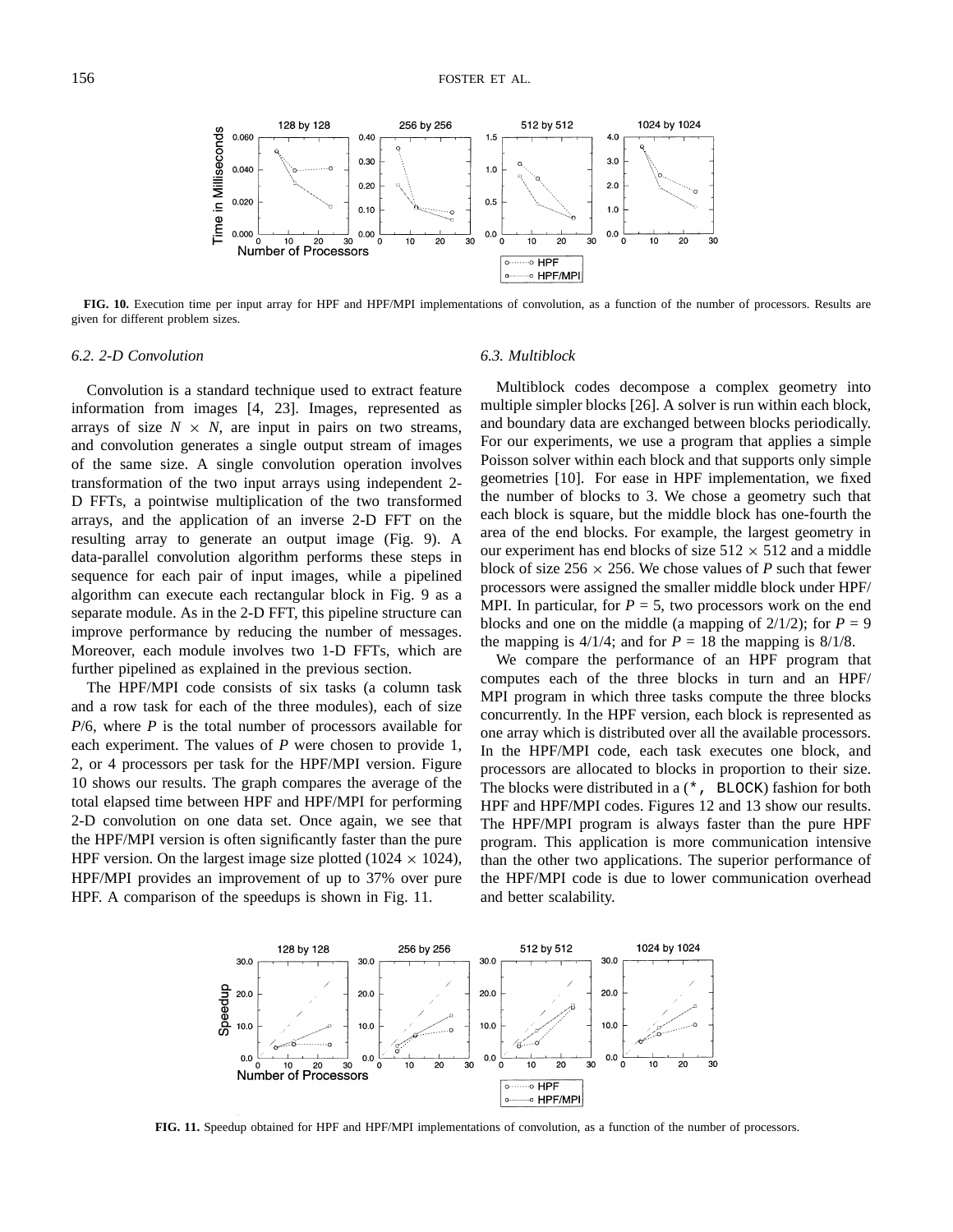

**FIG. 12.** Execution time for HPF and HPF/MPI implementations of the multiblock code, as a function of the number of processors.

## **7. CONCLUSIONS**

An HPF binding for MPI can be used to construct taskparallel HPF applications and to couple separately compiled data-parallel programs, without a need for new compiler technology or language extensions. Our implementation of this binding executes efficiently on multicomputers, allowing us to write task/data-parallel 2-D FFT, convolution, and multiblock codes that execute faster than equivalent codes developed in HPF alone. On the basis of these results, we argue that the combination of the HPF and MPI standards provides a useful and economical approach to the implementation of task/dataparallel computations.

Microbenchmark results reveal various overheads associated with the HPF/MPI library. The MPI persistent request facility can be used to trigger optimizations that avoid overheads associated with exchange of distribution information and the computation of communication schedules. Overheads associated with the HPF extrinsic interface can be avoided by providing direct access to the internal representation used for HPF arrays. It is a topic for future research to determine the extent to which performance can be improved further by a tighter coupling between HPF/MPI and pghpf, by refining the HPF extrinsic interface, and by using compiler-derived information to select specialized communication functions.

The ideas developed in this paper can be extended in a number of ways. It appears likely that similar techniques can be used to support other task interaction mechanisms. MPI and



**FIG. 13.** Speedup obtained for HPF and HPF/MPI implementations of the multiblock code, as a function of the number of processors.

HPF extensions also suggest directions for further work. For example, MPI extensions proposed by the MPI Forum support client-server structures, dynamic task management, and singlesided operations. These constructs could be incorporated into an HPF/MPI system to support, for example, attachment to I/O servers and asynchronous coupling. Similarly, proposed support for mapping constructs within HPF (task regions) would allow the creation of task-parallel structures within a single program, by using HPF/MPI calls to communicate between task regions.

#### **ACKNOWLEDGMENTS**

We are grateful to the Portland Group, Inc., for making their HPF compiler and runtime system available to us for this research, and to Shankar Ramaswamy and Prith Banerjee for allowing us to use their implementation of the FALLS algorithm. The multiblock Poisson solver is based on a code supplied by Scott Baden and Stephen Fink. We have enjoyed stimulating discussions on these topics with Chuck Koelbel and Rob Schreiber. This work was supported by the National Science Foundation's Center for Research in Parallel Computation under Contract CCR-8809615.

#### **REFERENCES**

- 1. D. Callahan and K. Kennedy. Compiling programs for distributedmemory multiprocessors. *J. Supercomputing* **2** (Oct. 1988), 151–169.
- 2. N. Carriero and D. Gelernter. Linda in context. *Commun. ACM* **32**(4) (Apr. 1989), 444–458.
- 3. G. Cheng, G. Fox, and K. Mills. Integrating multiple programming paradigms on Connection Machine CM5 in a dataflow-based software environment. Technical report, Northeast Parallel Architectures Center, Syracuse University, 1993.
- 4. A. N. Choudhary, B. Narahari, D. M. Nicol, and R. Simha. Optimal processor assignment for pipeline computations. *IEEE Trans. Parallel Distrib. Systems* **5**(4) (1994), 439–445.
- 5. G. Edjlali, A. Sussman, and J. Saltz. Interoperability of data parallel runtime libraries with Meta–Chaos. Technical Reports CS-TR-3633 and UMIACS-TR-96-30, Department of Computer Science, University of Maryland, and UMIACS, May 1996.
- 6. I. Foster, B. Avalani, A. Choudhary, and M. Xu. A compilation system that integrates High Performance Fortran and Fortran M. *Proceedings of the 1994 Scalable High Performance Computing Conference.* IEEE Computer Society Press, Los Alamitos, CA, 1994, pp. 293–300.
- 7. I. Foster, D. R. Kohr, Jr., R. Krishnaiyer, and A. Choudhary. Double standards: Bringing task parallelism to HPF via the Message Passing Interface. *Proceedings of Supercomputing '96.* ACM Press, New York, 1996.
- 8. I. Foster, D. R. Kohr, Jr., R. Krishnaiyer, and A. Choudhary. MPI as a coordination layer for communicating HPF tasks. *Proceedings of the 1996 MPI Developers Conference.* IEEE Computer Society Press, Los Alamitos, CA, 1996, pp. 68–78.
- 9. I. Foster and S. Taylor. *Strand: New Concepts in Parallel Programming.* Prentice-Hall, Englewood Cliffs, NJ, 1990.
- 10. K. S. Gatlin and S. B. Baden. Brick: A benchmark for irregular block structured applications. Technical report, Department of Computer Science and Engineering, University of California at San Diego, 1996.
- 11. M. Girkar and C. Polychronopoulos. Automatic extraction of functional parallelism from ordinary programs. *IEEE Trans. Parallel Distrib. Systems* **3**(2) (1992), 166–178.
- 12. W. Gropp, E. Lusk, N. Doss, and A. Skjellum. A high-performance, portable implementation of the MPI message passing interface standard.